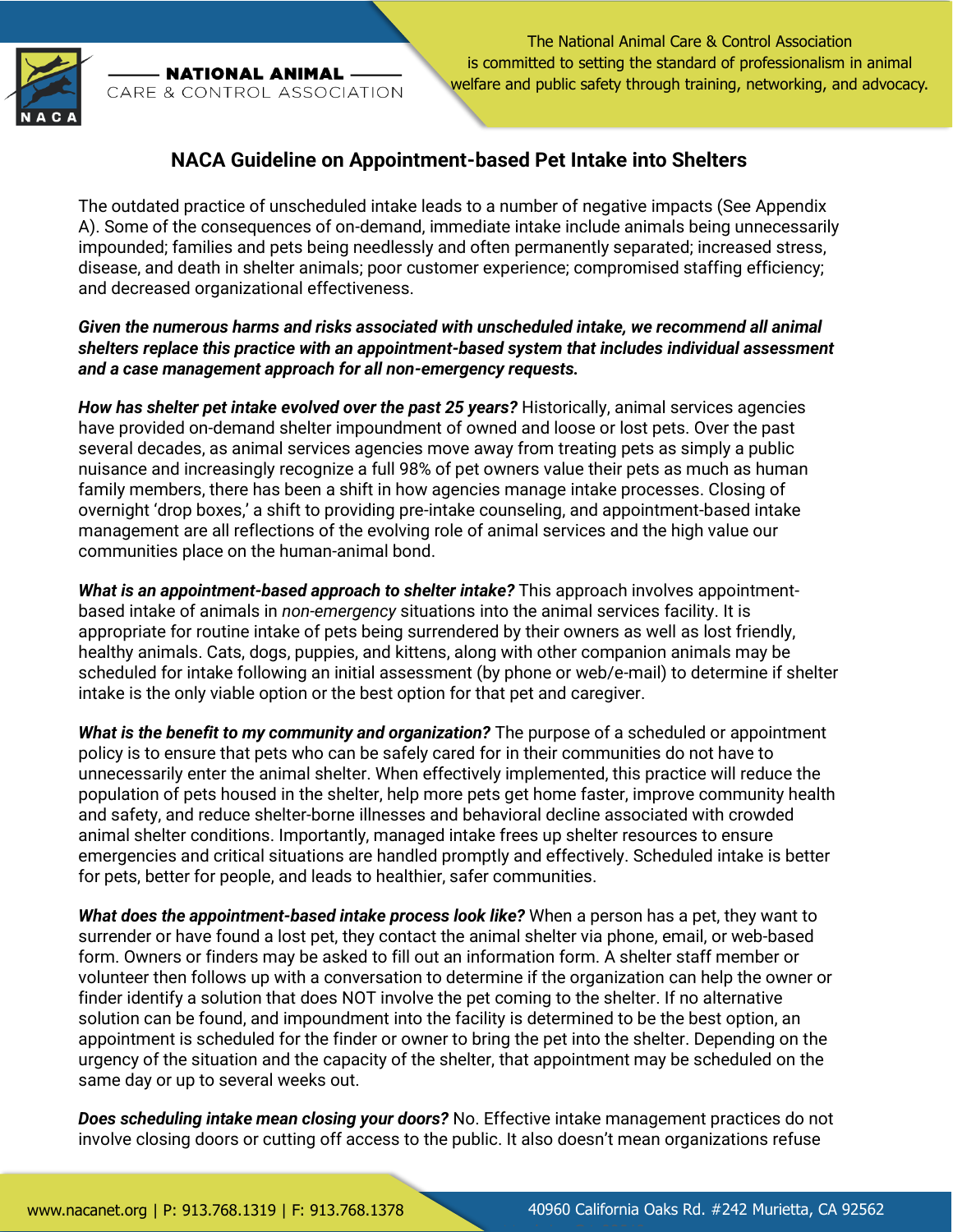

- NATIONAL ANIMAL CARE & CONTROL ASSOCIATION

The National Animal Care & Control Association is committed to setting the standard of professionalism in animal welfare and public safety through training, networking, and advocacy.

to help or turn away sick or injured pets, animals in immediate danger, or dogs that pose a threat to public safety. On the contrary, managing intake allows communities to provide faster response to urgent and critical situations and provide overall better service to the community.

*How do shelters make the switch to appointment-based intake?* When an animal shelter does implement a managed intake policy, here are the things they should do to ensure both staff and the community understand the new policy:

- Hold dialogue sessions with staff, volunteers, and other stakeholders to talk about the reason for and potential challenges related to managing intake, and to troubleshoot any organizational barriers.
- Write internal policies for what constitutes emergency vs. non-emergency intake and communicate these policies with staff and volunteers.
- Clearly communicate the intake policies and process to the public on the shelter website and other public platforms.
- Build a prioritization protocol so emergencies (sick or injured animals, dangerous animals, and animals in immediate danger) receive prompt field response and emergency intake as needed.
- Identify staff and/or volunteers who can talk to pet owners and finders as well as schedule intakes when needed. This may initially be done by intake staff (especially at smaller organizations) but may grow to include staff or volunteers specialized to work with specific situations such as underage kittens, community cats, or potential pet surrenders.

*What can members of the public expect?* As part of implementing a managed intake practice, animal shelters provide help and support for pet owners. Pet finders, owners, and caregivers should be able to reach the shelter (immediately for emergencies and within a reasonable time frame for nonemergencies) and talk to a representative about their situation and needs. The member of the public should expect that the representative will offer alternatives to bringing the pet to the shelter and will ask the person calling to help by holding the pet, getting a lost pet home, or helping to rehome the pet. Some shelters can provide additional support, such as services to keep pets in their homes or supplies to care for found underage animals. The person should also expect if no viable alternatives can be identified that the pet will be scheduled for intake into the shelter, based on the urgency of the need and the capacity of the shelter at any given time.

**What services can animal services provide to help keep pets out of the shelter?** Here are a few lowcost, effective, and simple ways shelters can help keep pets in their homes and gain community support for managed intake:

- Direct field service officers to attempt to identify dogs in the field and return healthy and friendly dogs instead of impounding them into the shelter.
- Help pet owners utilize a free [self-rehoming](https://www.humananimalsupportservices.org/toolkit/supported-self-rehoming/) platform to safely rehome their pets.
- Implement robust [lost pet reunification practices](https://www.humananimalsupportservices.org/toolkit/lost-pet-reunification/) like automated, real-time found reporting, use of social media sites like NextDoor and Facebook, and field return of lost pets by animal control officers.
- Offer pet resources or [pet support services](https://www.humananimalsupportservices.org/toolkit/pet-support-services/) to help people find alternatives to shelter surrender and identify resources that can help them keep a pet.
- Create a finder-to-foster program and [safety net foster program](https://lifelineanimal.org/safety-net/) to place pets in foster homes instead of the shelter.